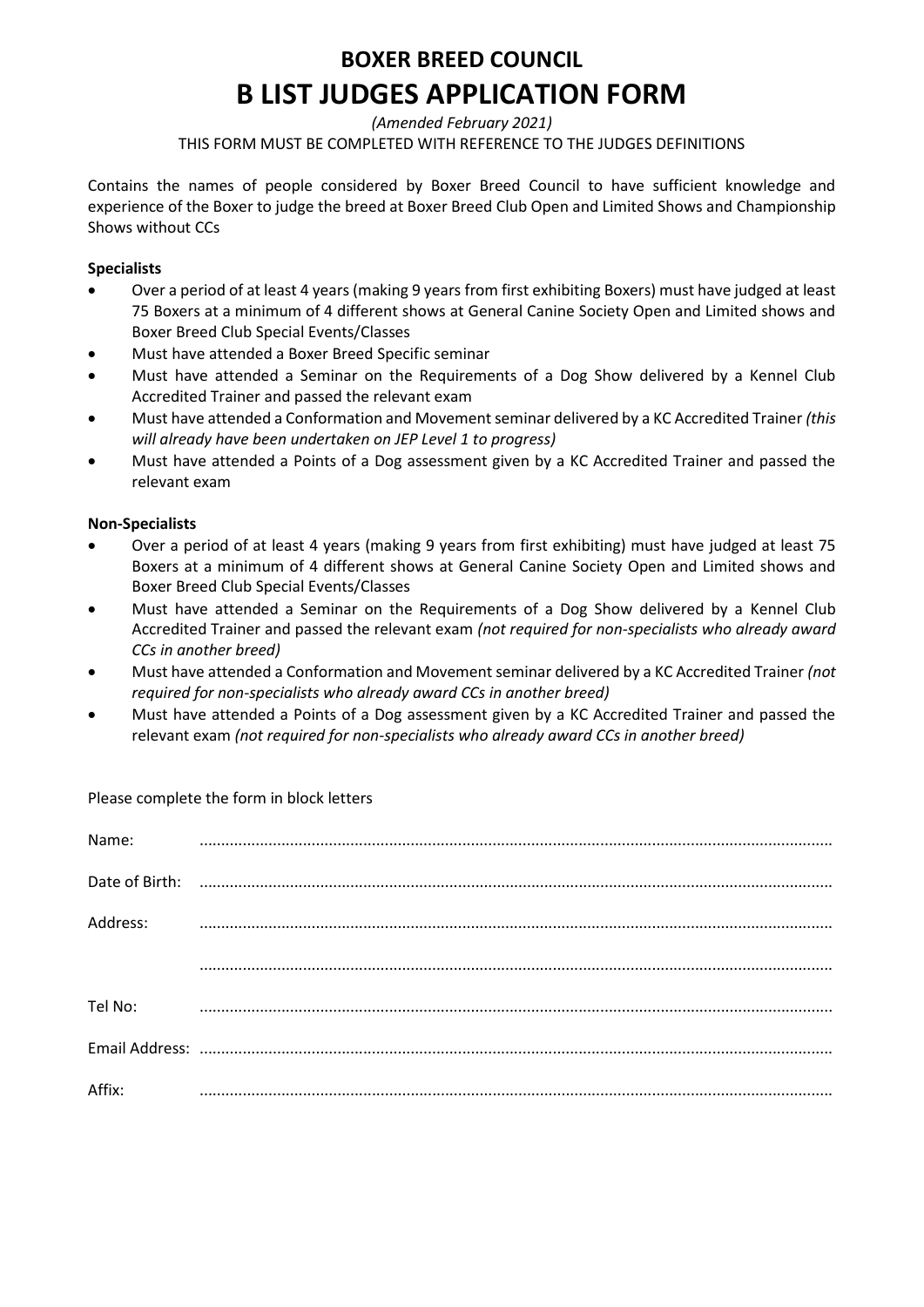# **BOXER BREED COUNCIL B LIST JUDGES APPLICATION FORM**

### **All Breed Limited and Open General Shows plus Breed Club Special Events/Classes in the UK (Boxers)**

| Date of<br>Show | Type of<br>Show | Name of Society holding Show | No of Classes<br>actually<br>judged | No of<br>Dogs<br>Entered | No of Dogs<br>Present and<br>Judged |
|-----------------|-----------------|------------------------------|-------------------------------------|--------------------------|-------------------------------------|
|                 |                 |                              |                                     |                          |                                     |
|                 |                 |                              |                                     |                          |                                     |
|                 |                 |                              |                                     |                          |                                     |
|                 |                 |                              |                                     |                          |                                     |
|                 |                 |                              |                                     |                          |                                     |
|                 |                 |                              |                                     |                          |                                     |
|                 |                 |                              |                                     |                          |                                     |
|                 |                 |                              |                                     |                          |                                     |
|                 |                 |                              |                                     |                          |                                     |
|                 |                 |                              |                                     |                          |                                     |
|                 |                 |                              |                                     |                          |                                     |
|                 |                 |                              |                                     |                          |                                     |
|                 |                 |                              |                                     |                          |                                     |
|                 |                 |                              |                                     |                          |                                     |
|                 |                 |                              |                                     |                          |                                     |
|                 |                 |                              |                                     |                          |                                     |
|                 |                 |                              |                                     |                          |                                     |
|                 |                 |                              |                                     |                          |                                     |
|                 |                 |                              |                                     |                          |                                     |
|                 |                 |                              |                                     |                          |                                     |
|                 |                 |                              |                                     |                          |                                     |
|                 |                 |                              |                                     |                          |                                     |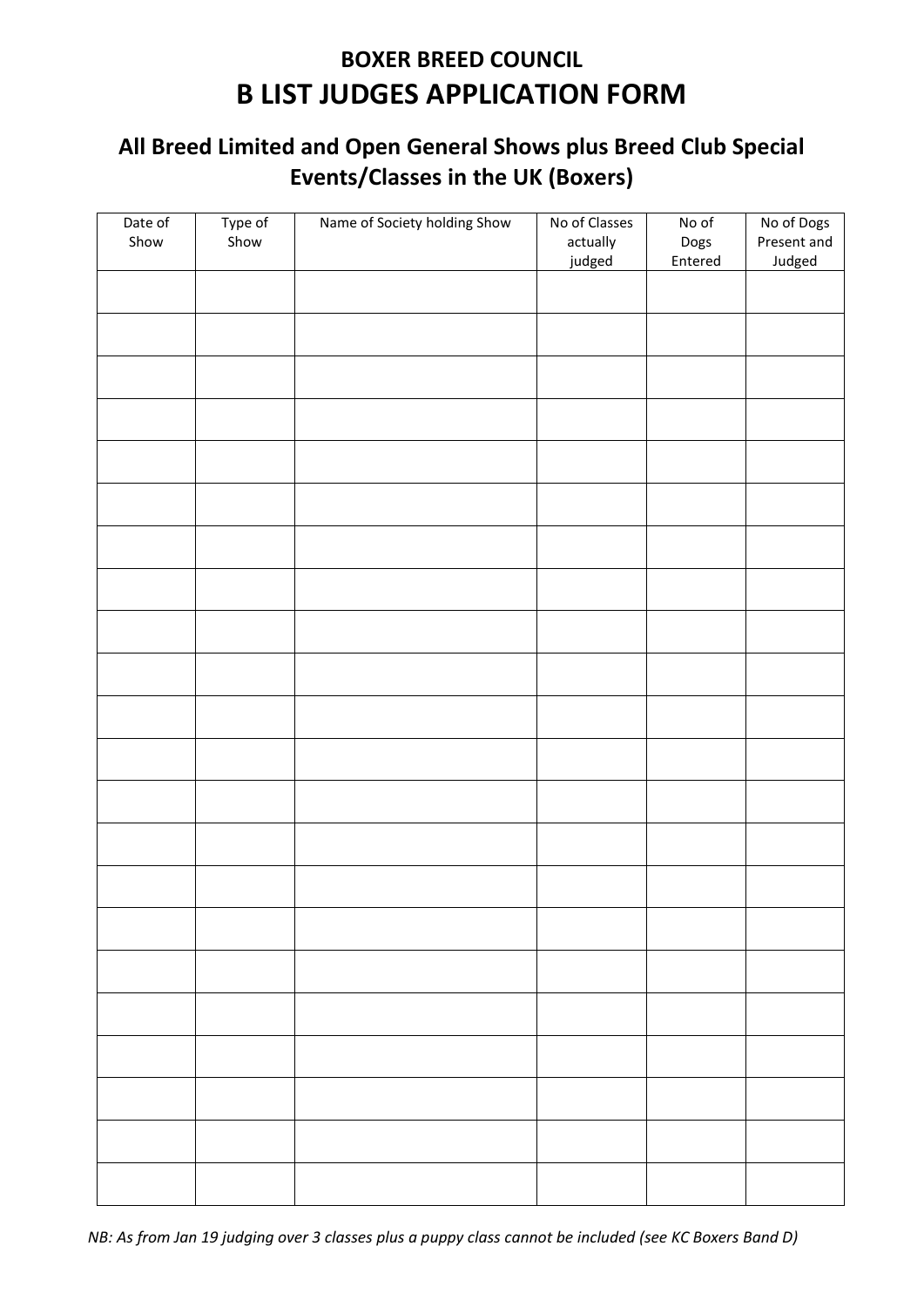# **BOXER BREED COUNCIL B LIST JUDGES APPLICATION FORM**

**Specialists**: Must have completed the following qualifications

- Applicants must have attended a Boxer Breed Specific seminar Please tick ....... and supply copy of Certificate
- Applicants must have attended a Seminar on the Requirements of a Dog Show Judge delivered by a KC Accredited Trainer and passed the relevant exam Please tick ....... and supply copy of Certificate
- Applicants must have attended a Conformation and Movement seminar delivered by a KC Accredited Trainer Please tick ....... and supply copy of Certificate
- Applicants must have attended a Points of the Dog Assessment given by a KC Accredited Trainer and passed the relevant exam Please tick ....... and supply copy of Certificate

**Non-Specialists**: Must have completed the following qualifications

- Applicants must have attended a Seminar on the Requirements of a Dog Show Judge delivered by a KC Accredited Trainer and passed the relevant exam *(not required for non-specialists who already award CCs in another breed)* Please tick ....... and supply copy of Certificate
- Applicants must have attended a Conformation and Movement seminar delivered by a KC Accredited Trainer *(not required for non-specialists who already award CCs in another breed)* Please tick ....... and supply copy of Certificate
- Applicants must have attended a Points of the Dog Assessment given by a KC Accredited Trainer and passed the relevant exam *(not required for non-specialists who already award CCs in another breed)* Please tick ....... and supply copy of Certificate

Completed applications to be made to your nearest Breed Club for their Committee approval. This will then be forwarded to the Breed Council Secretary for inclusion on the website

The Boxer Breed Council recommends that all Applicants should at this stage continue to attend the remaining seminars and complete the stewarding requirements

To conform to the requirements of the Data Protection Act please sign below agreeing that the contact details enclosed in this application can be posted in the Breed Council Judging Lists which are generally available on the Boxer Breed Council websit[e www.boxerbreedcouncil.co.uk](http://www.boxerbreedcouncil.co.uk/)

| Signature: |  |
|------------|--|
| Date:      |  |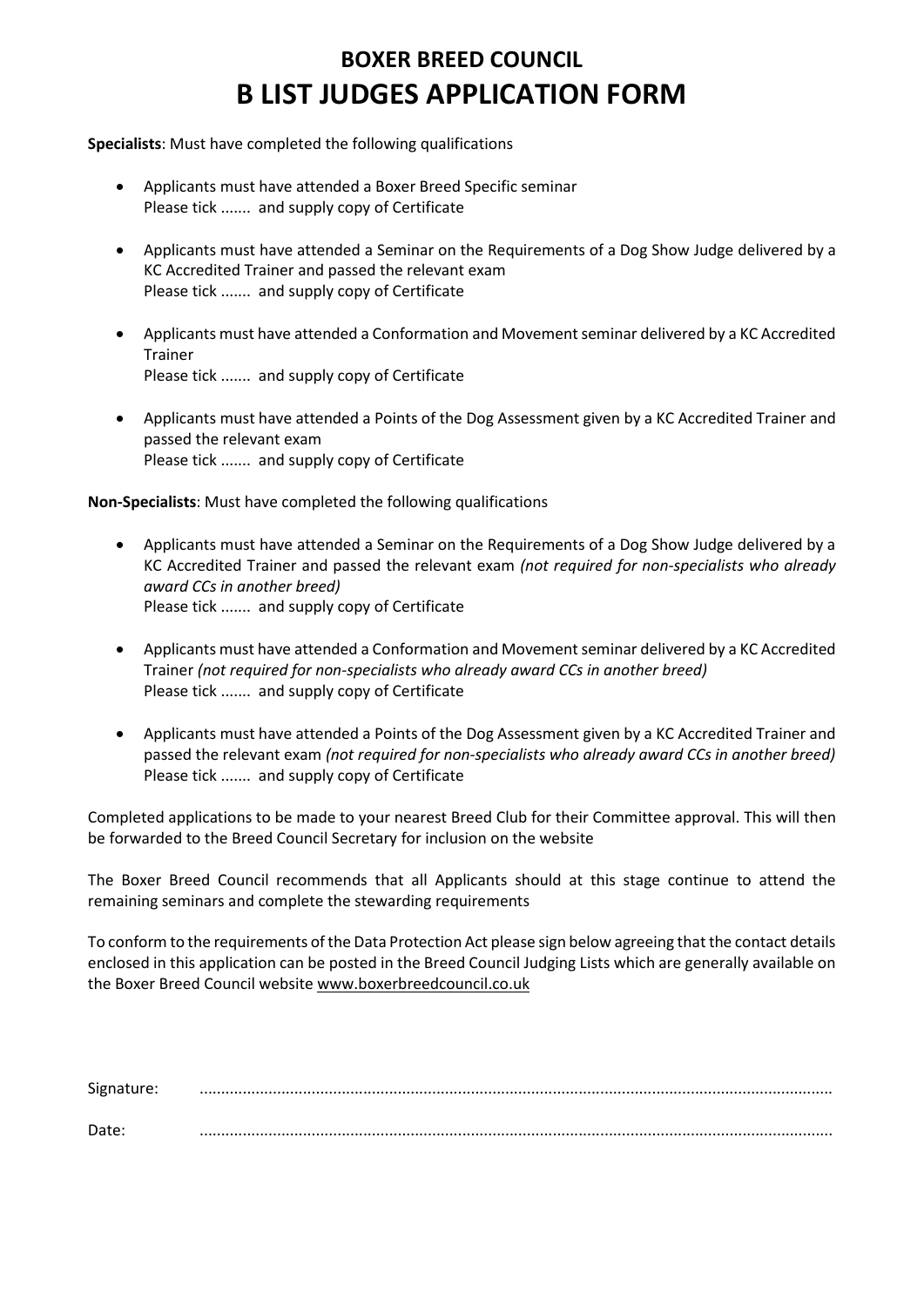### **BOXER BREED COUNCIL A3 LIST JUDGES APPLICATION FORM**

*(Amended February 2021)*

THIS FORM MUST BE COMPLETED WITH REFERENCE TO THE JUDGES DEFINITIONS

Contains the names of people who have not yet been approved by the KC and who are considered by Boxer Breed Council to have sufficient knowledge and experience of the Boxer to be recommended and supported to award Challenge Certificates

### **Specialists**

- Over a period of at least 8 years (making 13 years from first exhibiting Boxers) must have judged the breed regularly at General Canine Society Open and Limited shows, Boxer Breed Club Special Events/Classes and Boxer Breed Club Shows
- Must have judged at least 180 Boxers *(total of B & C list / JEP Level 1 requirements)*
- Must have judged both sexes at a minimum of 1 Boxer Breed Club Open Show
- Must Have owned/bred a minimum of three dogs when they obtained their first entry in The Kennel Club Stud Book – save for exceptional circumstances (one-time qualification for first breed in which a judge awards CCs). If using a Junior Warrant for gaining a stud book number, the applicant must have gained all points needed from start to finish while in their ownership
- Must have passed an assessment where candidates must judge 5 dogs, place them in order and write a critique on each, followed by a one-to-one with an Assessor
- Must have stewarded on at least 12 separate days at Open/Championship Shows. Limited Shows do not count

#### **Non-Specialists**

- Over a period of at least 8 years (making 13 years from first exhibiting) must have judged the breed regularly at General Canine Society Open and Limited shows, Boxer Breed Club Special Events/Classes and Boxer Breed Club Shows
- Must have judged at least 180 Boxers *(total of B & C list / JEP Level 1 requirements)*
- Must have judged both sexes at a minimum of 1 Boxer Breed Club Open Show
- Must Have owned/bred a minimum of three dogs when they obtained their first entry in The Kennel Club Stud Book – save for exceptional circumstances (one-time qualification for first breed in which a judge awards CCs). If using a Junior Warrant for gaining a stud book number, the applicant must have gained all points needed from start to finish while in their ownership
- Must have awarded Challenge Certificates in at least one other breed
- Must have passed an assessment where candidates must judge 5 dogs, place them in order and write a critique on each, followed by a one-to-one with an Assessor.

Two copies of your completed Application Form with all relevant Certificates should be sent to the Boxer Breed Council Secretary:

Mr Graham Mullis 6 Sperry Close Selston, Notts NG16 6BS T: 01773 779864 E: idleforde@aol.com

These will be checked by the Breed Scrutineers. Once vetted, the Breed Council Secretary will send out to all Boxer Breed Clubs for approval and voting. Final ratification will be given at Breed Council.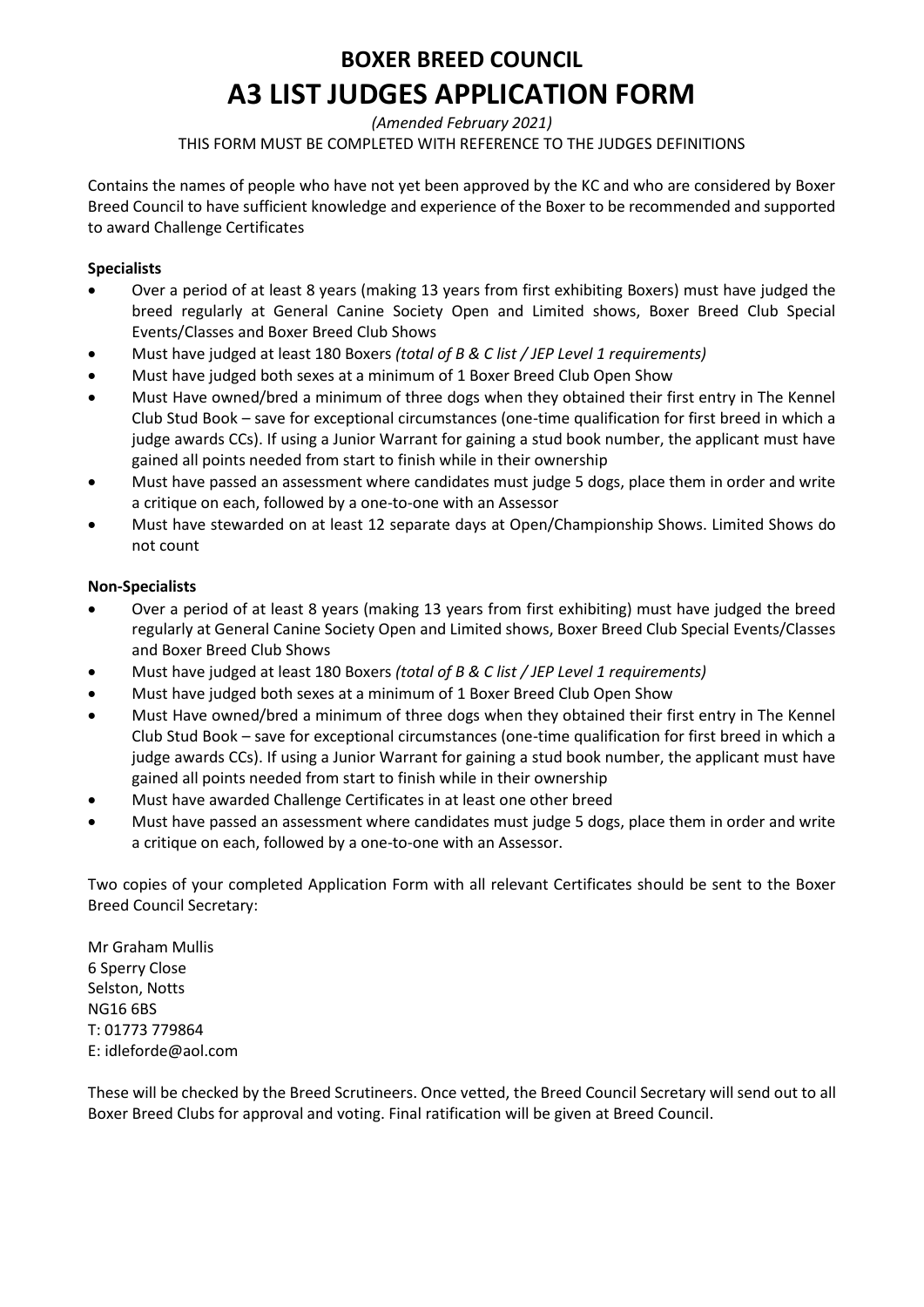# **BOXER BREED COUNCIL A3 LIST JUDGES APPLICATION FORM**

Please complete the form in block letters

| Name:          |  |
|----------------|--|
| Date of Birth: |  |
| Address:       |  |
|                |  |
| Tel No:        |  |
|                |  |
| Affix:         |  |

### Boxer Breed Club Open & Limited Shows in the UK

| Date of<br>Show | Type of<br>Show | Name of Society holding Show | No of Classes<br>actually<br>judged | No of<br>Dogs<br>Entered | No of Dogs<br>Present and<br>Judged |
|-----------------|-----------------|------------------------------|-------------------------------------|--------------------------|-------------------------------------|
|                 |                 |                              |                                     |                          |                                     |
|                 |                 |                              |                                     |                          |                                     |
|                 |                 |                              |                                     |                          |                                     |
|                 |                 |                              |                                     |                          |                                     |
|                 |                 |                              |                                     |                          |                                     |
|                 |                 |                              |                                     |                          |                                     |
|                 |                 |                              |                                     |                          |                                     |
|                 |                 |                              |                                     |                          |                                     |
|                 |                 |                              |                                     |                          |                                     |
|                 |                 |                              |                                     |                          |                                     |
|                 |                 |                              |                                     |                          |                                     |
|                 |                 |                              |                                     |                          |                                     |
|                 |                 |                              |                                     |                          |                                     |
|                 |                 |                              |                                     |                          |                                     |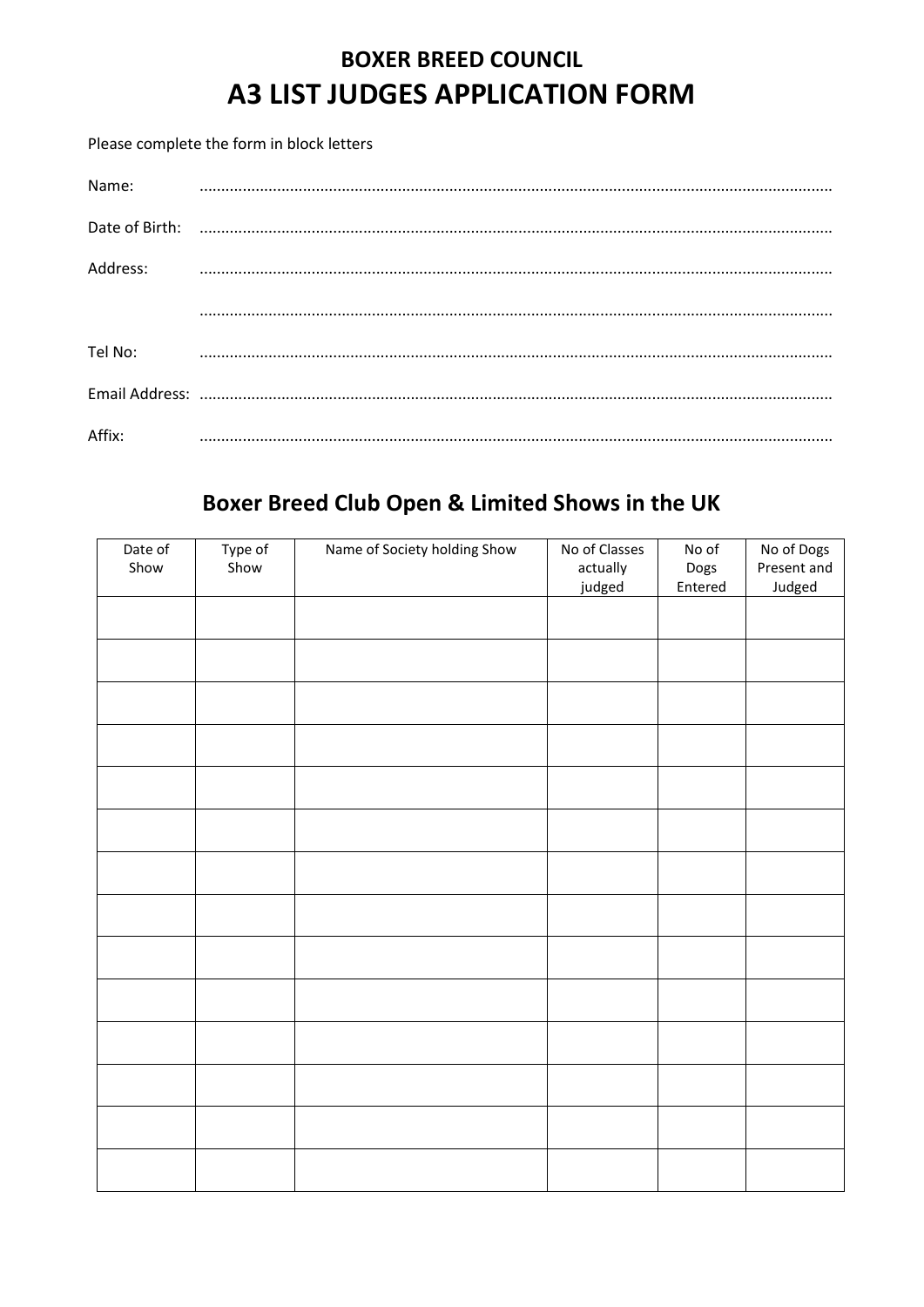Please also submit your full experience in judging Boxers to confirm that a total of 180 Boxers have been judged

| Date of<br>Show | Type of<br>Show | Name of Society holding Show | No of Classes      | No of           | No of Dogs<br>Present and |
|-----------------|-----------------|------------------------------|--------------------|-----------------|---------------------------|
|                 |                 |                              | actually<br>judged | Dogs<br>Entered | Judged                    |
|                 |                 |                              |                    |                 |                           |
|                 |                 |                              |                    |                 |                           |
|                 |                 |                              |                    |                 |                           |
|                 |                 |                              |                    |                 |                           |
|                 |                 |                              |                    |                 |                           |
|                 |                 |                              |                    |                 |                           |
|                 |                 |                              |                    |                 |                           |
|                 |                 |                              |                    |                 |                           |
|                 |                 |                              |                    |                 |                           |
|                 |                 |                              |                    |                 |                           |
|                 |                 |                              |                    |                 |                           |
|                 |                 |                              |                    |                 |                           |
|                 |                 |                              |                    |                 |                           |
|                 |                 |                              |                    |                 |                           |
|                 |                 |                              |                    |                 |                           |
|                 |                 |                              |                    |                 |                           |
|                 |                 |                              |                    |                 |                           |
|                 |                 |                              |                    |                 |                           |
|                 |                 |                              |                    |                 |                           |
|                 |                 |                              |                    |                 |                           |
|                 |                 |                              |                    |                 |                           |
|                 |                 |                              |                    |                 |                           |
|                 |                 |                              |                    |                 |                           |
|                 |                 |                              |                    |                 |                           |

*NB: As from Jan 19 judging over 3 classes plus a puppy class cannot be included (see KC Boxers Band D)*